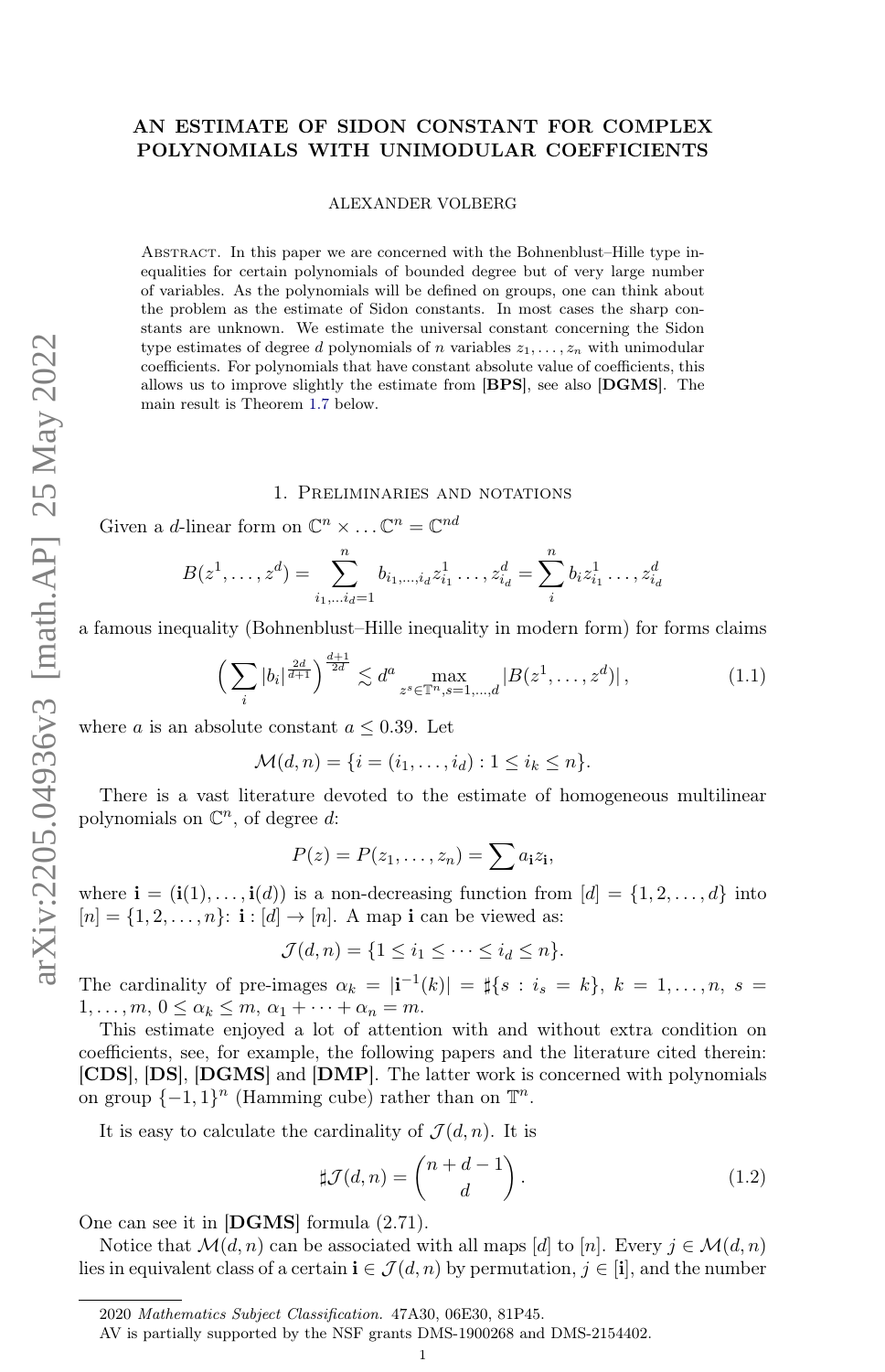of elements in the equivalence class is (it is easy to see, but also see [DGMS], page 72)

$$
|[\mathbf{i}]| = \frac{d!}{|\{k : i_k = 1\}|! \dots |\{k : i_k = n\}|!}.
$$

In other words, for the map  $\mathbf{i} = (i_1, i_2 \ldots i_m), 1 \leq i_1 \leq i_2 \leq \cdots \leq i_m \leq n$ , we can consider such  $j = (j_1, \ldots, j_m)$  that are equivalent to **i**, meaning that there exists a permutation

$$
\sigma : [d] \to [d],
$$

such that  $i_1 = j_{\sigma(1)}, \ldots, i_d = j_{\sigma(d)}$ .

We want to list some form(s) such that  $B_P(z, z, \ldots, z) = P(z), z = (z_1, \ldots, z_n)$ . There are many of them. Of course we can think that  ${a_i}$  themselves are coefficients of the form, meaning

$$
a_i = a_i, \text{if } i_1 = \mathbf{i}(1), \dots, i_d = \mathbf{i}(d), \ \mathbf{i} \in \mathcal{J}(d, n); \ a_i = 0 \text{ otherwise.} \tag{1.3}
$$

In other words, if the reader sees the symbol  $a_i$ , this means that  $\mathbf{i} \in \mathcal{J}(d, n)$  (or this coefficients is zero). We get a form  $B<sub>P</sub>$  with relatively few non-zero coefficients and we can write

$$
P(z) = B_P(z, z, \ldots, z).
$$

Another option is to consider the symmetric form  $B_P^s$  with coefficients  $b_i$ , then

$$
|[\mathbf{i}]|b_j = a_\mathbf{i}, \text{if } j \in [\mathbf{i}], \mathbf{i} \in \mathcal{J}(d, n). \tag{1.4}
$$

Instead of estimate [\(1.1\)](#page-0-0) one then is interested in the following considerably more involved estimate

<span id="page-1-1"></span>
$$
\left(\sum_{\mathbf{i}\in\mathcal{J}(d,n)}|a_{\mathbf{i}}|^{\frac{2d}{d+1}}\right)^{\frac{d+1}{2d}}\lesssim C(d)\max_{z\in\mathbb{T}^n}|B_P(z,\ldots,z)|=C(d)\max_{x\in\mathbb{T}^n}|P(z)|\,,\tag{1.5}
$$

The right hand side of [\(1.5\)](#page-1-1) is considerably smaller than the right hand side of  $(1.1)$ . In fact we take maximum of the form only on the diagonal in  $(1.5)$ ), hence the constant  $C(d)$  might not be of polynomial type  $d^C$ . However, this is unknown. The best known constant, which is denoted by  $BH^{=d}$ , see [DGMS], Chapter 10, is

$$
BH^{=d} = C(d) \le C_1 e^{C_0 \sqrt{d \log d}}.
$$
\n(1.6)

Even in the case when all  $a_i$  have the same absolute value it was not known whether one can give a better estimate (to the best of our knowledge).

Next we consider the case of unimodular coefficients:

$$
|a_{\mathbf{i}}| = 1, \, \mathbf{i} \in \mathcal{J}(d, n),
$$

and of course all other a vanish.

<span id="page-1-0"></span>**Theorem 1.7.** For degree d polynomials with unimodular coefficients we have a slightly better estimate:

$$
BH^{=d} \leq C_{\tau} e^{\left(\frac{\sqrt{2}}{\sqrt{3}} + \tau\right) \sqrt{d \log d}} \|P\|_{L^{\infty}(\mathbb{T}^n)}, \quad \forall \tau > 0.
$$

This is slightly better than the estimate that one can derive from [BPS] or [DGMS], which is

$$
BH^{=d} \leq Ce^{\frac{4}{\sqrt{3}}\sqrt{d\log d} + \frac{8}{\sqrt{3}}\sqrt{\frac{d}{\log d}}}\|P\|_{L^{\infty}(\mathbb{T}^n)},
$$

but of course a slightly better estimate is only for polynomials with unimodular coefficients.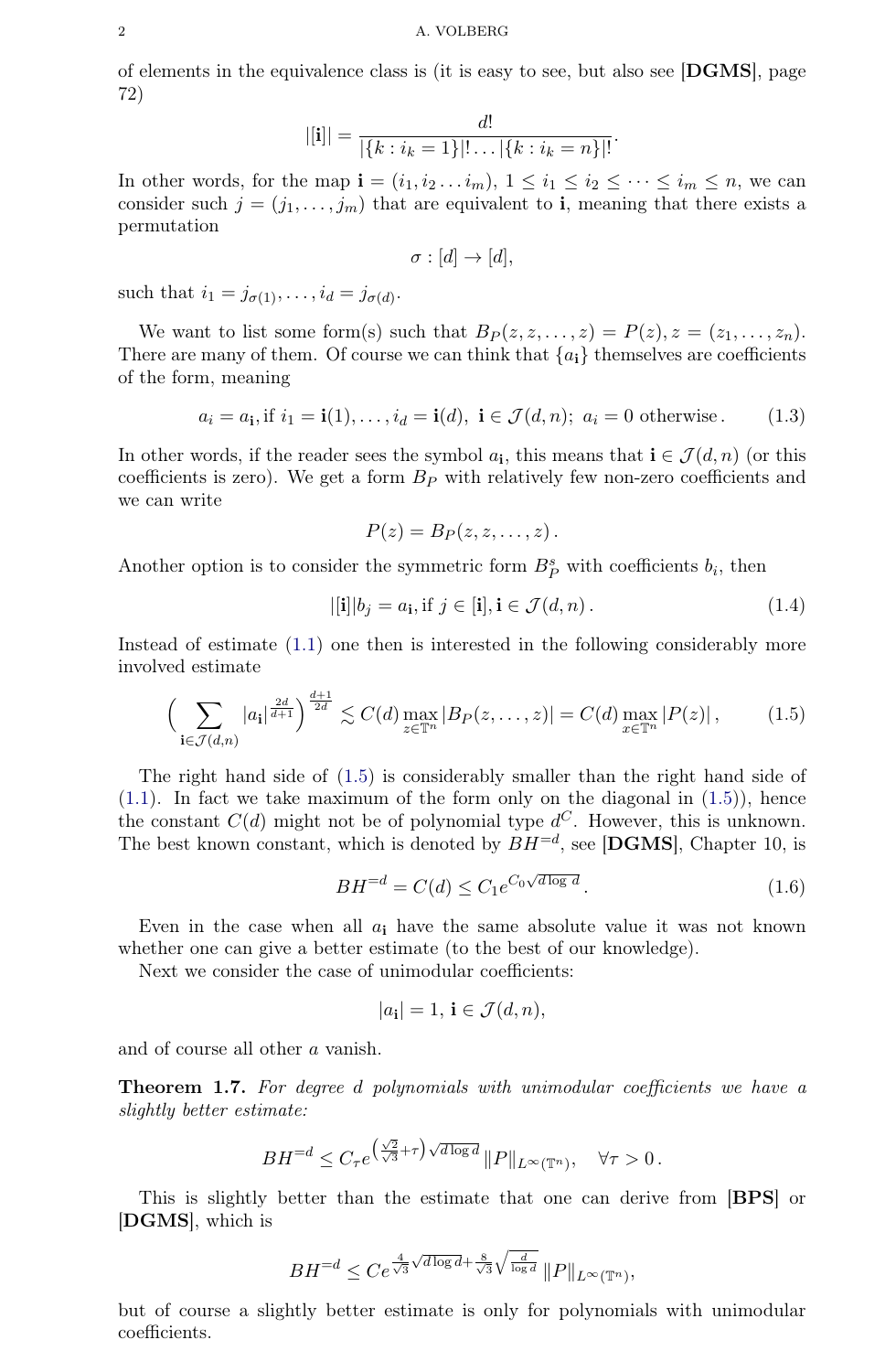## 2. Proof of Theorem [1.7](#page-1-0)

Let

$$
A := \left(\sum_{\mathbf{i} \in \mathcal{J}(d,n)} |a_{\mathbf{i}}|^{\frac{2d}{d+1}}\right)^{\frac{d+1}{2d}}.
$$

In our case of unimodular coefficients we have from [\(1.2\)](#page-0-1) that

$$
A = \binom{n+d-1}{d}^{\frac{1}{2} + \frac{1}{2d}}
$$

We will need the following easy (and basically sharp) estimate

$$
1 \le k \le d \le n, \quad \binom{n+d-1}{d}^{\frac{1}{d}} \le \binom{n+k-1}{k}^{\frac{1}{k}}.
$$
 (2.1)

.

Hence

<span id="page-2-1"></span>
$$
1 \le k \le d \le n, \quad \binom{n+d-1}{d}^{\frac{d+1}{2d}} \le \binom{n+d-1}{d}^{\frac{1}{2}} \binom{n+k-1}{k}^{\frac{1}{2k}}.
$$
 (2.2)

It can be proved by hand, but below we give another proof.

We use first Blei's estimate [Blei], [DNP] for the form whose non-zero coefficients sits only on  $\mathbf{i} \in \mathcal{J}(d,n)$ , and those coefficients are  $a_{\mathbf{i}}$ ,  $\mathbf{i} \in \mathcal{J}(d,n)$ , and zero otherwise. Arithmetic mean/geometric mean inequality and Hölder's inequality give

<span id="page-2-0"></span>
$$
A = \left(\sum_{\mathbf{i} \in \mathcal{J}(d,n)} |a_{\mathbf{i}}|^{\frac{2d}{d+1}}\right)^{\frac{d+1}{2d}} \leq \text{Blei}
$$
\n
$$
\left\{\Pi_{S \subset [d],|S|=d-k} \left[\sum_{\mathbf{i} \in \mathcal{J}(S,n)} \left(\sum_{\mathbf{j} \in \mathcal{J}(\hat{S},n) : \text{if } \text{g} \in \mathcal{J}(d,n)} |a_{\mathbf{i}}\right)^{2}\right]^{\frac{1}{2} \cdot \frac{2k}{k+1}}\right\}^{\frac{k+1}{2k}} \right\}^{\left(\frac{d}{k}\right)^{-1}} \leq \frac{|\mathcal{J}(k,n)|}{\binom{d}{k}} \times
$$
\n
$$
\sum_{S \subset [d],|S|=d-k} \left(\frac{1}{|\mathcal{J}(\hat{S},n)|} \sum_{\mathbf{i} \in \mathcal{J}(S,n)} \left(\sharp \text{ non-decreasing extensions of } \mathbf{i}\right)^{\frac{k}{k+1}}\right)^{\frac{k+1}{2k}} \leq
$$
\n
$$
\binom{n+k-1}{k}^{\frac{k+1}{2k}} \binom{d}{k}^{-1} \times
$$
\n
$$
\sum_{S \subset [d],|S|=d-k} \left(\frac{1}{\sharp \mathcal{J}(\hat{S},n)} \sum_{\mathbf{j} \in \mathcal{J}(\hat{S},n)} \left(\sharp \text{ non-decreasing extensions of } \mathbf{j}\right)^{\frac{k}{k+1}}\right)^{\frac{k+1}{2k}} \leq
$$
\n
$$
\binom{n+k-1}{k}^{\frac{k+1}{2k}} \binom{d}{k}^{-1} \times
$$
\n
$$
\sum_{S \subset [d],|S|=d-k} \left(\frac{1}{\sharp \mathcal{J}(\hat{S},n)} \sum_{\mathbf{j} \in \mathcal{J}(\hat{S},n)} \left(\sharp \text{ non-decreasing extensions of } \mathbf{j}\right)\right)^{\frac{1}{2}} \qquad (2.3)
$$

Now we need to see what is the expectation of number of non-decreasing extension of non-decreasing random  $\mathbf{j}: \hat{S} \to [n]$ .

**Lemma 2.4.** Let  $S \subset [d], |S| = d - k$ . Then

$$
\mathbb{E}_{\mathbf{j}: \hat{S}}(\sharp \text{ non-decreasing extensions of}\mathbf{j}) = {n+k-1 \choose k}^{-1} {n+d-1 \choose d}.
$$

*Proof.* Let us denote temporarily randomly chosen non-decreasing function on  $\hat{S}$  by  $\varphi$  and non-decreasing functions on [d] by  $\Phi$ . Fix S that is  $S \subset [d], |S| = d - k$ . Then we want to see what is

$$
\mathbb{E}_{\mathbf{j}: \hat{S}}(\sharp \text{ non-decreasing extensions of } \mathbf{j}) =
$$
\n
$$
\binom{n+k-1}{k}^{-1} \sum_{\varphi} \sharp \text{ non-decreasing extensions of } \varphi =
$$
\n
$$
\binom{n+k-1}{k}^{-1} \sum_{\varphi} \sum_{\Phi: \Phi | \hat{S} = \varphi} 1 = \binom{n+k-1}{k}^{-1} \sum_{\Phi} \sum_{\varphi: \varphi = \Phi | \hat{S}} 1 =
$$
\n
$$
\binom{n+k-1}{k}^{-1} \sum_{\Phi} 1 = \binom{n+k-1}{k}^{-1} \binom{n+d-1}{d}.
$$

The fourth equality is because there is only one such  $\varphi$  for every given  $\Phi$ .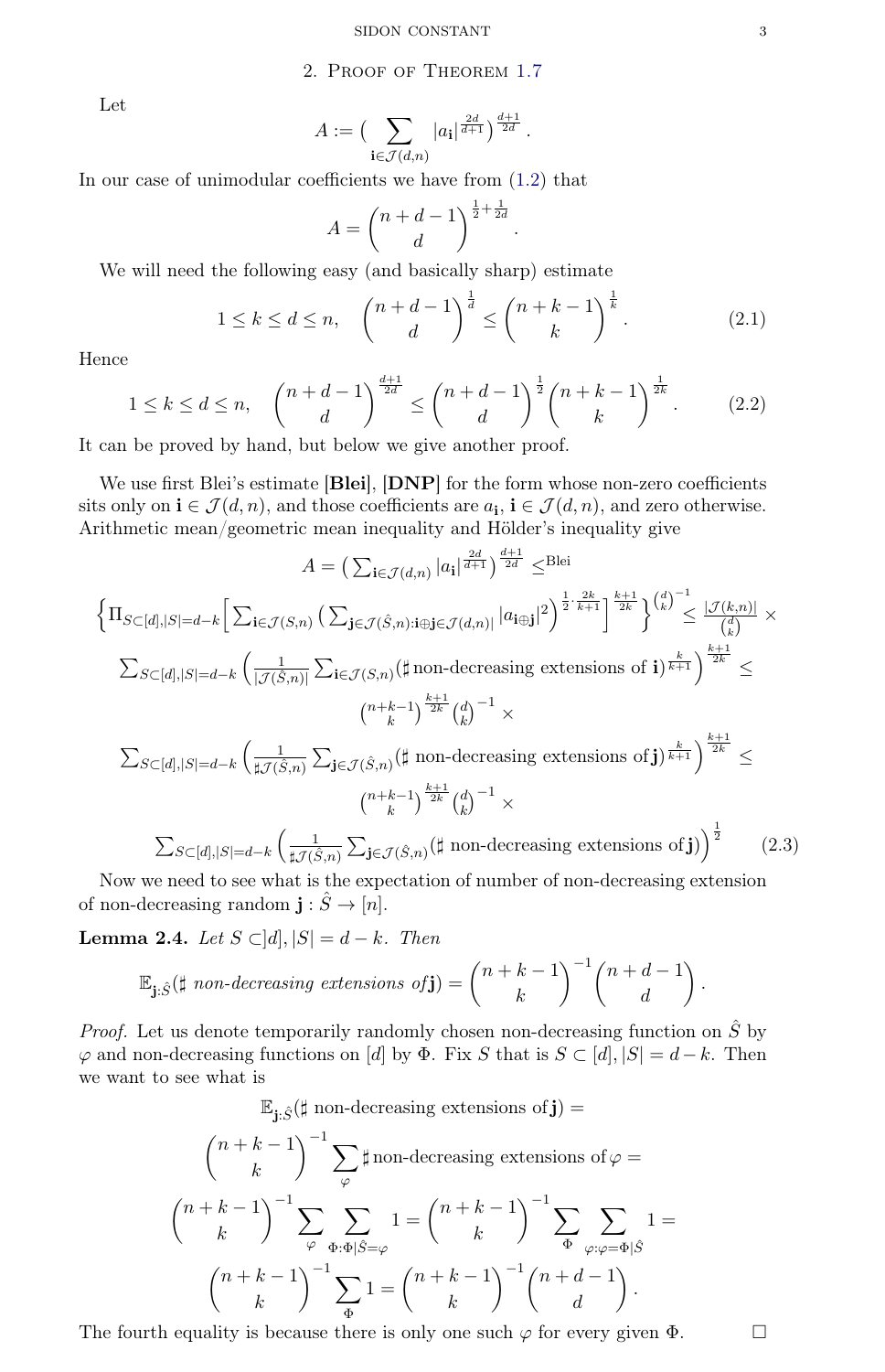Hence

<span id="page-3-0"></span>
$$
\binom{n+k-1}{k}^{\frac{k+1}{2k}} \mathbb{E}_S \Big( \mathbb{E}_{\mathbf{j}: \hat{S}} (\sharp \text{ non-decreasing extensions of } \mathbf{i}|S) \Big)^{\frac{1}{2}} =
$$
\n
$$
\binom{n+k-1}{k}^{\frac{k+1}{2k}} \left( \binom{n+k-1}{k}^{-1} \binom{n+d-1}{d} \right)^{\frac{1}{2}} = \binom{n+k-1}{k}^{\frac{1}{2k}} \binom{n+d-1}{d}^{\frac{1}{2}}.
$$
\n(2.5)

Together [\(2.3\)](#page-2-0) and [\(2.5\)](#page-3-0) give

<span id="page-3-1"></span>
$$
A := \left(\sum_{\mathbf{i} \in \mathcal{J}(d,n)} |a_{\mathbf{i}}|^{\frac{2d}{d+1}}\right)^{\frac{d+1}{2d}} \le \binom{n+k-1}{k}^{\frac{1}{2k}} \binom{n+d-1}{d}^{\frac{1}{2}}.
$$
 (2.6)

This is  $(2.2)$ , by the way.

2.1. The estimate of expression  $B$ . Below we write expression that imitates the expression on page 264 of [DGMS] (that follows [BPS]). We will estimate it from above and from below. Then we will compare it with expression  $A$  from  $(2.6)$ .

Remind that  $b_i$  are coefficients of symmetric form  $B_P^s$  such that  $B_P^s(z, \ldots, z) =$  $P(z)$ .

$$
B := \left\{ \Pi_{S \subset [d], |S| = k} \Big[ \sum_{\mathbf{i} \in \mathcal{M}(S,n)} \Big( \sum_{\mathbf{j} \in \mathcal{M}(\hat{S},n)} |[\mathbf{i} \oplus \mathbf{j}] || b_{\mathbf{i} \oplus \mathbf{j}}|^2 \Big)^{\frac{1}{2} \cdot \frac{2k}{k+1}} \right\}^{\frac{k+1}{2k}} \right\}^{1/(d)} \tag{2.7}
$$

To estimate from above we imitate [DGMS]. One first notice a simple inequality

<span id="page-3-2"></span>
$$
\frac{|[\mathbf{i} \oplus \mathbf{j}]|}{|[\mathbf{j}]|} \le d(d-1)\dots(d-k+1), \quad |\hat{S}| = d-k,\tag{2.8}
$$

then, using the calculation on page 265 of [DGMS], one gets

<span id="page-3-3"></span>
$$
B \leq \left[d(d-1)\dots(d-k+1)\right]^{\frac{1}{2}} \times \left\{\Pi_{S\subset[d],|S|=k}\left[\sum_{\mathbf{i}\in\mathcal{M}(S,n)}\left(\sum_{\mathbf{j}\in\mathcal{M}(\hat{S},n)}|[\mathbf{j}]\|b_{\mathbf{i}\oplus\mathbf{j}}|^2\right)^{\frac{1}{2}\cdot\frac{2k}{k+1}}\right\}^{k+1} \right\}^{1/\binom{d}{k}} \leq
$$

$$
\left[d(d-1)\dots(d-k+1)\right]^{\frac{1}{2}} \cdot HC_{\frac{2k}{k+1},2}^{d-k} \cdot BH_{\text{form}}^k \cdot \frac{(d-k)!d^d}{(d-k)^{d-k}d!} \cdot ||P||_{\infty} =
$$

$$
\left[d(d-1)\dots(d-k+1)\right]^{-\frac{1}{2}} \cdot HC_{\frac{2k}{k+1},2}^{d-k} \cdot BH_{\text{form}}^k \cdot \frac{d^d}{(d-k)^{d-k}} \cdot ||P||_{\infty} \qquad (2.9)
$$

Here  $BH^k_{\text{form}} \leq k^{c_0}$ ,  $c_0 < 0.4$ , is the known estimate of the Bohnenblust–Hille type for k-forms, see Theorem 6.13 of [DGMS]. The constant  $HC_{\frac{2k}{k+1},2}^{d-k}$  is the  $L^2/L^{\frac{2k}{k+1}}$ hypercontractivity constant for homogeneous polynomials of degree  $d - k$ . It can be estimated as follows (see [DGMS], Remark 8.16):

$$
HC_{\frac{2k}{k+1}}^{d-k} \le e^{\frac{4(d-k)}{3k-1}}.
$$
\n(2.10)

Now we give the estimate of B from *below*. We will use that  $|[\mathbf{k}]||b_{\mathbf{k}}| = |a_{r(\mathbf{k})}| = 1$ , where  $r(\mathbf{k})$  means the non-decreasing rearrangement of any given (not necessarily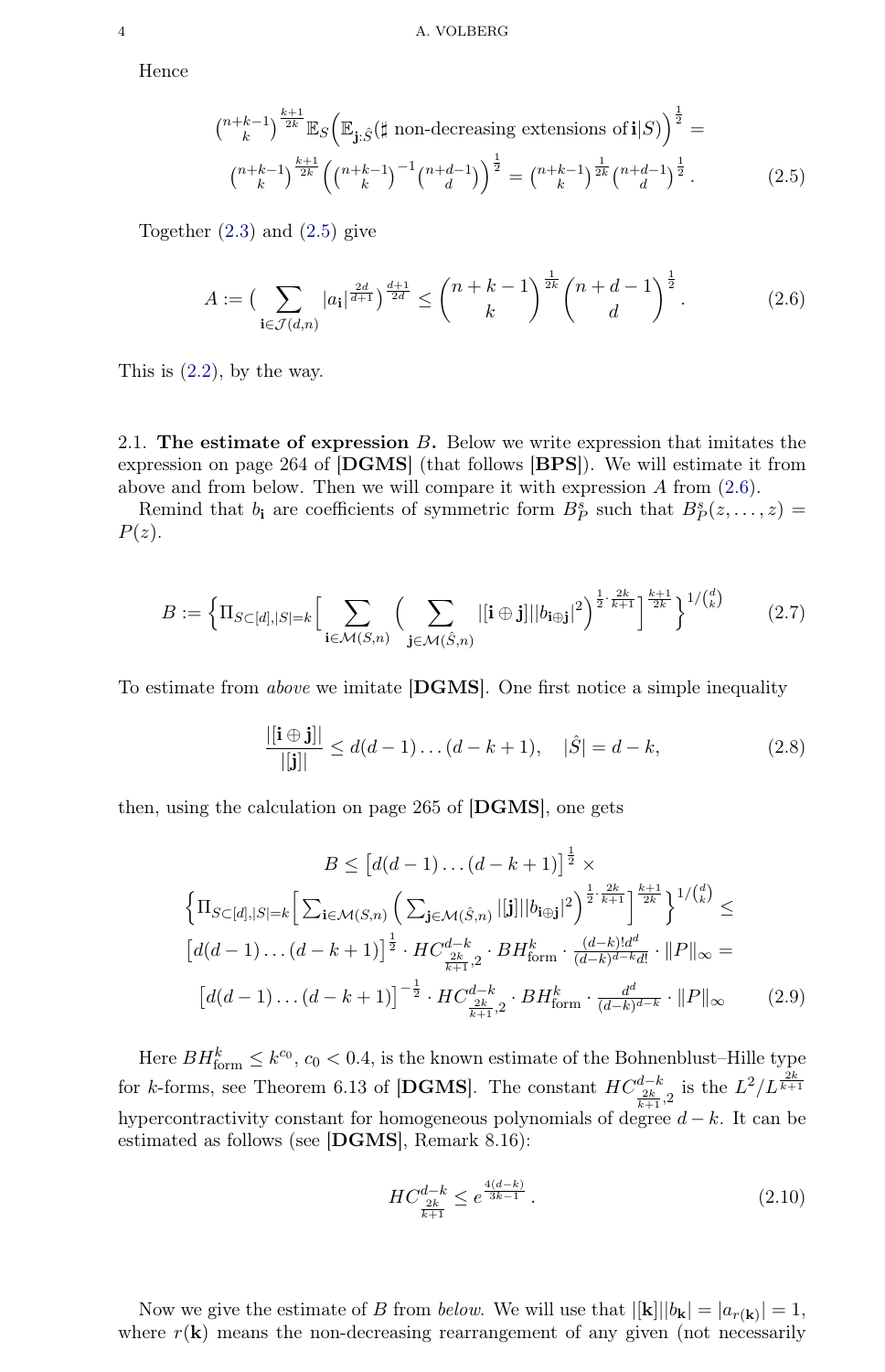non-decreasing)  $\mathbf{k} : [d] \rightarrow [n]$ .

<span id="page-4-3"></span>
$$
B = \left\{ \Pi_{S \subset [d],|S|=k} \left[ \sum_{\mathbf{i} \in \mathcal{M}(S,n)} \left( \sum_{\mathbf{j} \in \mathcal{J}(\hat{S},n)} |[\mathbf{i} \oplus \mathbf{j}]| \cdot |[\mathbf{j}]||b_{\mathbf{i} \oplus \mathbf{j}}|^2 \right)^{\frac{1}{2} \cdot \frac{2k}{k+1}} \right\}^{k+1} \right\}^{1/(k)} \geq (2.8)
$$
  
\n
$$
\frac{1}{[d(d-1)...(d-k+1)]^{\frac{1}{2}}} \left\{ \Pi_{S \subset [d],|S|=k} \left[ \sum_{\mathbf{i} \in \mathcal{M}(S,n)} \left( \sum_{\mathbf{j} \in \mathcal{J}(\hat{S},n)} |[\mathbf{i} \oplus \mathbf{j}]|^2 |b_{\mathbf{i} \oplus \mathbf{j}}|^2 \right)^{\frac{1}{2} \cdot \frac{2k}{k+1}} \right\}^{k+1} \right\}^{1/(k)} =
$$
  
\n
$$
\frac{1}{[d(d-1)...(d-k+1)]^{\frac{1}{2}}} \left\{ \Pi_{S \subset [d],|S|=k} \left[ \sum_{\mathbf{i} \in \mathcal{M}(S,n)} \left( \sum_{\mathbf{j} \in \mathcal{J}(\hat{S},n)} 1 \right)^{\frac{1}{2} \cdot \frac{2k}{k+1}} \right\}^{k+1} \right\}^{1/(k)} =
$$
  
\n
$$
\frac{1}{[d(d-1)...(d-k+1)]^{\frac{1}{2}}} \left\{ \Pi_{S \subset [d],|S|=k} | \mathcal{J}(\hat{S},n)|^{\frac{1}{2}} \cdot |\mathcal{M}(S,n)|^{\frac{k+1}{2k}} \right\}^{1/(k)} =
$$
  
\n
$$
\frac{1}{[d(d-1)...(d-k+1)]^{\frac{1}{2}}} |\mathcal{J}(d-k,n)|^{\frac{1}{2}} \cdot |\mathcal{M}(k,n)|^{\frac{k+1}{2k}} = {n+d-k-1 \choose d-k}^{\frac{1}{2}} \cdot (n^k)^{\frac{k+1}{2k}} \geq
$$
  
\n
$$
\frac{1}{[d(d-1)...(d-k+1)]^{\frac{1}{2}}} {n+d-k-1 \choose d-k}^{\frac{1}{2}} \cdot (k!)
$$

We need also to exchange here  $\binom{n}{k}$  $\binom{n}{k}$  by  $\binom{n+k-1}{k}$  $\binom{k-1}{k}$ . We promise that everywhere in what follows √

<span id="page-4-1"></span>
$$
k \le C\sqrt{d}.\tag{2.12}
$$

Under this condition (and of course  $d \leq \sqrt{n}$ , see [\(2.16\)](#page-4-0))

<span id="page-4-2"></span>
$$
\frac{\binom{n+k-1}{k}}{\binom{n}{k}} = \frac{(n+k-1)!(n-k)!}{(n-1)!\cdot n!} =
$$
\n
$$
\frac{(n+k-1)...n}{n...(n-k+1)} \le \frac{(n+k)^k}{(n-k)^k} \le e^{\frac{3k}{n}k} \le C.
$$
\n(2.13)

The last inequality is by our promise [\(2.12\)](#page-4-1).

Using [\(2.13\)](#page-4-2) we can extend [\(2.11\)](#page-4-3) to  $(c = C^{-1})$ :

$$
B = \left\{ \Pi_{S \subset [d], |S| = k} \left[ \sum_{\mathbf{i} \in \mathcal{M}(S,n)} \left( \sum_{\mathbf{j} \in \mathcal{J}(\hat{S},n)} |[\mathbf{i} \oplus \mathbf{j}]||[\mathbf{j}]||b_{\mathbf{i} \oplus \mathbf{j}}|^2 \right)^{\frac{1}{2} \cdot \frac{2k}{k+1}} \right\}^{\frac{k+1}{2k}} \right\}^{1/\binom{d}{k}} \ge
$$
  

$$
c \frac{1}{[d(d-1)\dots(d-k+1)]^{\frac{1}{2}}} \binom{n+d-k-1}{d-k}^{\frac{1}{2}} \cdot \left(k!\right)^{\frac{k+1}{2k}} \cdot \binom{n+k-1}{k}^{\frac{k+1}{2k}} \tag{2.14}
$$

2.2. Estimate of  $\frac{A}{B}$ .

<span id="page-4-4"></span>
$$
\frac{A}{B[d(d-1)...(d-k+1)]^{\frac{1}{2}}} \leq C \frac{\binom{n+k-1}{k}^{\frac{1}{2k}} \binom{n+d-1}{d}}{\binom{n+d-k-1}{d-k}^{\frac{1}{2}} \cdot (k!)^{\frac{k+1}{2k}} \cdot \binom{n+k-1}{k}^{\frac{k+1}{2k}}} =
$$
\n
$$
C \frac{\binom{n+d-1}{d-k}^{\frac{1}{2}}}{\binom{n+d-k-1}{d-k}^{\frac{1}{2}} \cdot (k!)^{\frac{1}{2k}} \cdot \binom{n+k-1}{k}^{\frac{1}{2}}} \leq \frac{C}{(k!)^{\frac{1}{2}}} \left(\frac{\binom{n+d-1}{d}}{\binom{n+d-k-1}{d-k}^{\frac{1}{2}}}\right)^{\frac{1}{2}} \leq
$$
\n
$$
\frac{1}{\binom{d}{k}^{1/2}} \frac{C}{(k!)^{\frac{1}{2}}} \left(\frac{(n-1)!}{(n+k-1)!} \cdot \frac{(n+d-1)!}{(n+d-k-1)!}\right)^{\frac{1}{2}} \leq \frac{1}{\binom{d}{k}^{1/2}} \frac{C}{(k!)^{\frac{1}{2}}} \left(\frac{(n+d-1) \cdots (n+d-k)}{(n+k-1) \cdots n}\right)^{\frac{1}{2}} \leq
$$
\n
$$
\frac{1}{\binom{d}{k}^{1/2}} \frac{C}{(k!)^{\frac{1}{2}}} \left((1 + \frac{d-k}{n+k-1}) \cdots \cdots (1 + \frac{d-k}{n})\right)^{\frac{1}{2}} \leq \frac{1}{\binom{d}{k}^{1/2}} \frac{C}{(k!)^{\frac{1}{2}}} e^{\frac{1}{2} \frac{(d-k)k}{n}}.
$$

So,

$$
\frac{A}{B} \le [d(d-1)\dots(d-k+1)]^{\frac{1}{2}} \frac{1}{\binom{d}{k}^{1/2}} \frac{C'}{(k!)^{\frac{1}{2}}},\tag{2.15}
$$

if we consider the case of large n:

<span id="page-4-0"></span>
$$
d^2 \le c n. \tag{2.16}
$$

This is the only interesting regime, if [\(2.16\)](#page-4-0) does not occur, then the estimate we wish to get is very simple. This last statement can be checked easily. Suppose  $n \leq d^2$ . Let  $\mathcal{P}_u(d,n)$  be the family of homogeneous polynomials of degree d in n variables with all coefficients being 1 by absolute value. Let  $P \in \mathcal{P}_u(d,n)$ . Then  $\binom{n+d-1}{d}$  $\binom{d-1}{d}^{\frac{1}{2}} = ||P||_{L^2(\mathbb{T}^n)} \leq ||P||_{L^{\infty}(\mathbb{T}^n)}$ , and we conclude that  $(n+d-1)$ d  $\bigg\}^{\frac{1}{2}} \leq \inf_{P \in \mathcal{P}_u(d,n)} \|P\|_{L^{\infty}(\mathbb{T}^n)}.$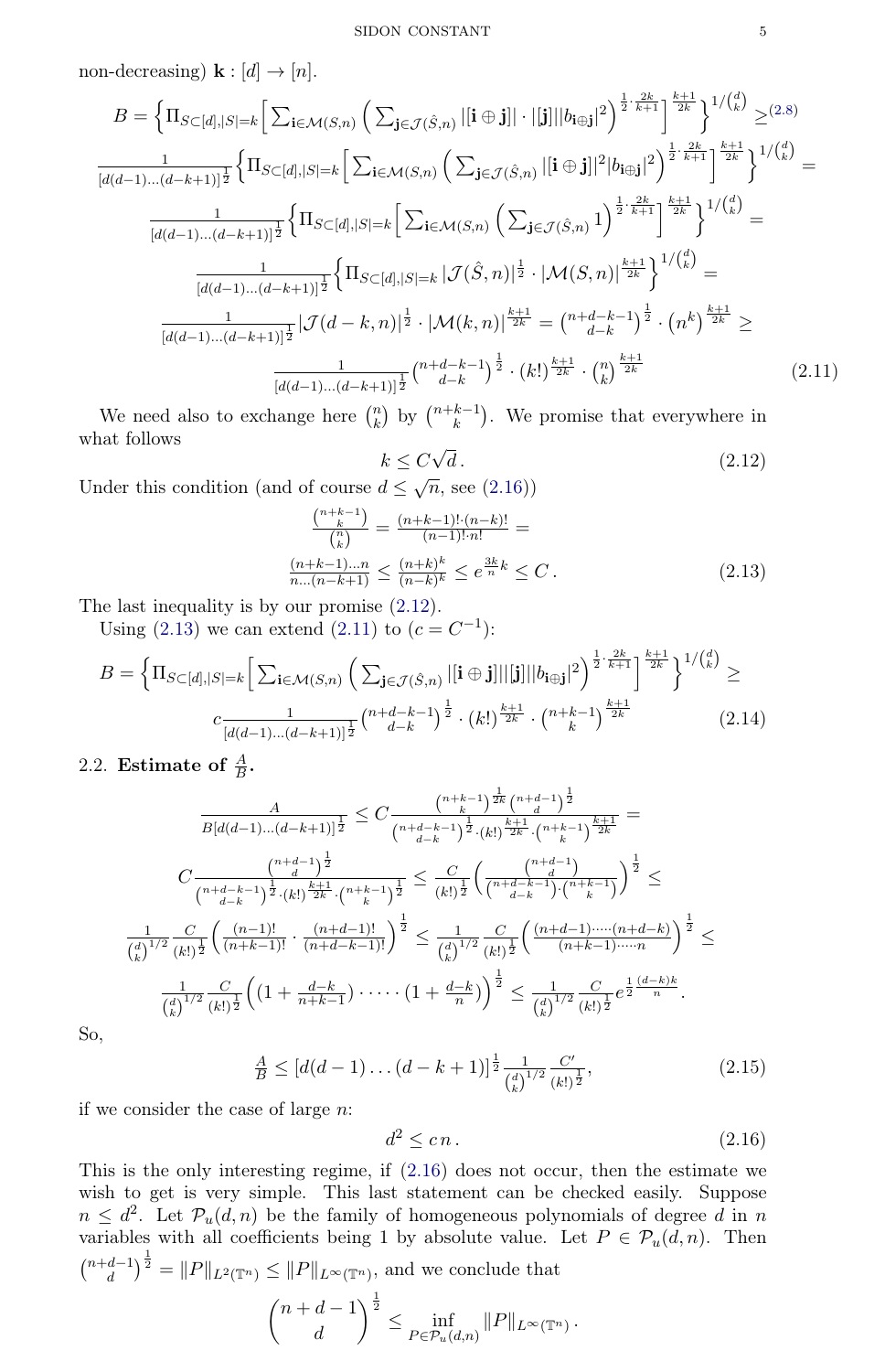But then

$$
\left(\sum |a_{\mathbf{i}}|^{\frac{2d}{d+1}}\right)^{\frac{d+1}{2d}} = \binom{n+d-1}{d}^{\frac{1}{2}+\frac{1}{2d}} \le \binom{n+d-1}{d}^{\frac{1}{2d}} \cdot \inf_{P \in \mathcal{P}_u(d,n)} \|P\|_{L^{\infty}(\mathbb{T}^n)}.
$$

As  $n \leq d^2$  we are left to notice an easy inequality  $\binom{d^2+d-1}{d}$  $\binom{d-1}{d} \leq e^d (d+1)^d$ , which finally gives

$$
\left(\sum |a_{i}|^{\frac{2d}{d+1}}\right)^{\frac{d+1}{2d}} = {n+d-1 \choose d}^{\frac{1}{2d}} \inf_{P \in \mathcal{P}_{u}(d,n)} \|P\|_{L^{\infty}(\mathbb{T}^{n})} \leq \sqrt{e(d+1)} \cdot \inf_{P \in \mathcal{P}_{u}(d,n)} \|P\|_{L^{\infty}(\mathbb{T}^{n})}.
$$

This is a polynomial in d estimate, and we proved Theorem [1.7](#page-1-0) in the non-interesting regime  $n \leq d^2$ . Only [\(2.16\)](#page-4-0) regime is interesting (as it was expected). For this regime we finish the proof now.

### 3. The end of the proof of the main theorem

Now we can estimate  $A$ . Gathering  $(2.15)$  and  $(2.9)$ , we get

$$
A = \frac{A}{B} \cdot B \leq \frac{C}{(k!)^{\frac{1}{2}}} \frac{\left[d(d-1)\dots(d-k+1)\right]^{\frac{1}{2}}}{\left[d\dots\cdot(d-k+1)\right]^{\frac{1}{2}}} \cdot B \leq
$$

$$
\frac{C}{(k!)^{\frac{1}{2}} \left[d\dots\cdot(d-k+1)\right]^{\frac{1}{2}}} H C_{\frac{2k}{k+1},2}^{d-k} \cdot B H_{\text{form}}^{k} \cdot \frac{d^{d}}{(d-k)^{d-k}} \cdot \|P\|_{\infty} \leq
$$

$$
\frac{C d^{\frac{k}{2}}}{(k!)^{\frac{1}{2}} \left[d\dots\cdot(d-k+1)\right]^{\frac{1}{2}}} H C_{\frac{2k}{k+1},2}^{d-k} \cdot B H_{\text{form}}^{k} \cdot \left(1 + \frac{k}{d-k}\right)^{d-k} \cdot d^{\frac{k}{2}} \cdot \|P\|_{\infty} \leq
$$

$$
C \left( \left(1 - \frac{1}{d}\right) \dots \left(1 - \frac{k-1}{d}\right) \right)^{-\frac{1}{2}} k!^{-\frac{1}{2}} \cdot e^{\frac{4(d-k)}{3k}} \cdot k^{c_0} \cdot e^k \cdot d^{\frac{k}{2}} \cdot \|P\|_{\infty} \leq
$$

$$
e^{\left(\frac{1}{d} + \dots + \frac{k-1}{d}\right)} \cdot e^{\frac{4d}{3k} + 2k - k \log k} \cdot d^{\frac{k}{2}} \cdot \|P\|_{\infty} \leq
$$

$$
k^{c_0} e^{\frac{ck^2}{d}} \cdot e^{\frac{4d}{3k} + \frac{1}{2}k \log d + 2k - k \log k} \cdot \|P\|_{\infty}.
$$

$$
(3.1)
$$

We used  $1 - x \ge e^{-2x}$  for sufficiently small positive x and [\(2.12\)](#page-4-1).

Integer k was free to choose with the promise  $(2.12)$ . So let us choose  $k =$  $\sqrt{2}$  $\frac{2\sqrt{2}}{\sqrt{2}}$ 3  $\sqrt{\frac{d}{\log d}}$ . Then we get a final estimate that follows and we prove Theorem [1.7:](#page-1-0)

<span id="page-5-0"></span>
$$
\left(\sum_{\mathbf{i}\in\mathcal{J}(d,n)}|a_{\mathbf{i}}|^{\frac{2d}{d+1}}\right)^{\frac{d+1}{2d}} \le C_{\tau}e^{\left(\frac{\sqrt{2}}{\sqrt{3}}+\tau\right)\sqrt{d\log d}}\|P\|_{L^{\infty}(\mathbb{T}^n)}, \quad \forall \tau > 0,
$$
 (3.2)

which is slightly better than the estimate that would follow from [BPS]:

$$
\big(\sum_{\mathbf{i}\in\mathcal{J}(d,n)} |a_{\mathbf{i}}|^{\frac{2d}{d+1}}\big)^{\frac{d+1}{2d}} \leq Ce^{\frac{4}{\sqrt{3}}\sqrt{d\log d} + \frac{8}{\sqrt{3}}\sqrt{\frac{d}{\log d}}}\, \|P\|_{L^{\infty}(\mathbb{T}^n)}\,.
$$

But of course we have only polynomials with unimodular coefficients in [\(3.2\)](#page-5-0).

So far polynomials were homogeneous. Consider now non-homogeneous case. Let  $P(z) = \sum_{|\alpha| \le d} c_{\alpha} z^{\alpha}$  is any polynomial of *n* variables of degree *d* (not necessarily homogeneous) such that  $|c_{\alpha}| = 1$  for all  $\alpha$ . Then

$$
\Big(\sum_{|\alpha|\leq d} |c_\alpha|^{\frac{2d}{d+1}}\Big)^{\frac{d+1}{2d}} \leq Ce^{\frac{2\sqrt{2}}{\sqrt{3}}\sqrt{d\log d}+\frac{4\sqrt{2}}{\sqrt{3}}\sqrt{\frac{d}{\log d}}}\|P\|_{L^\infty(\mathbb{T}^n)}\,.
$$

One uses [DGMS], page 132: consider  $Q(z, w) := \sum_{|\alpha| \le d} c_{\alpha} z^{\alpha} w^{d - |\alpha|}$ , where  $w \in \mathbb{C}$ . Applying Theorem [1.7](#page-1-0) to this polynomial of  $n + 1$  variables we prove the corollary because

$$
||P||_{L^{\infty}(\mathbb{T}^n)} = ||Q||_{L^{\infty}(\mathbb{T}^{n+1})}.
$$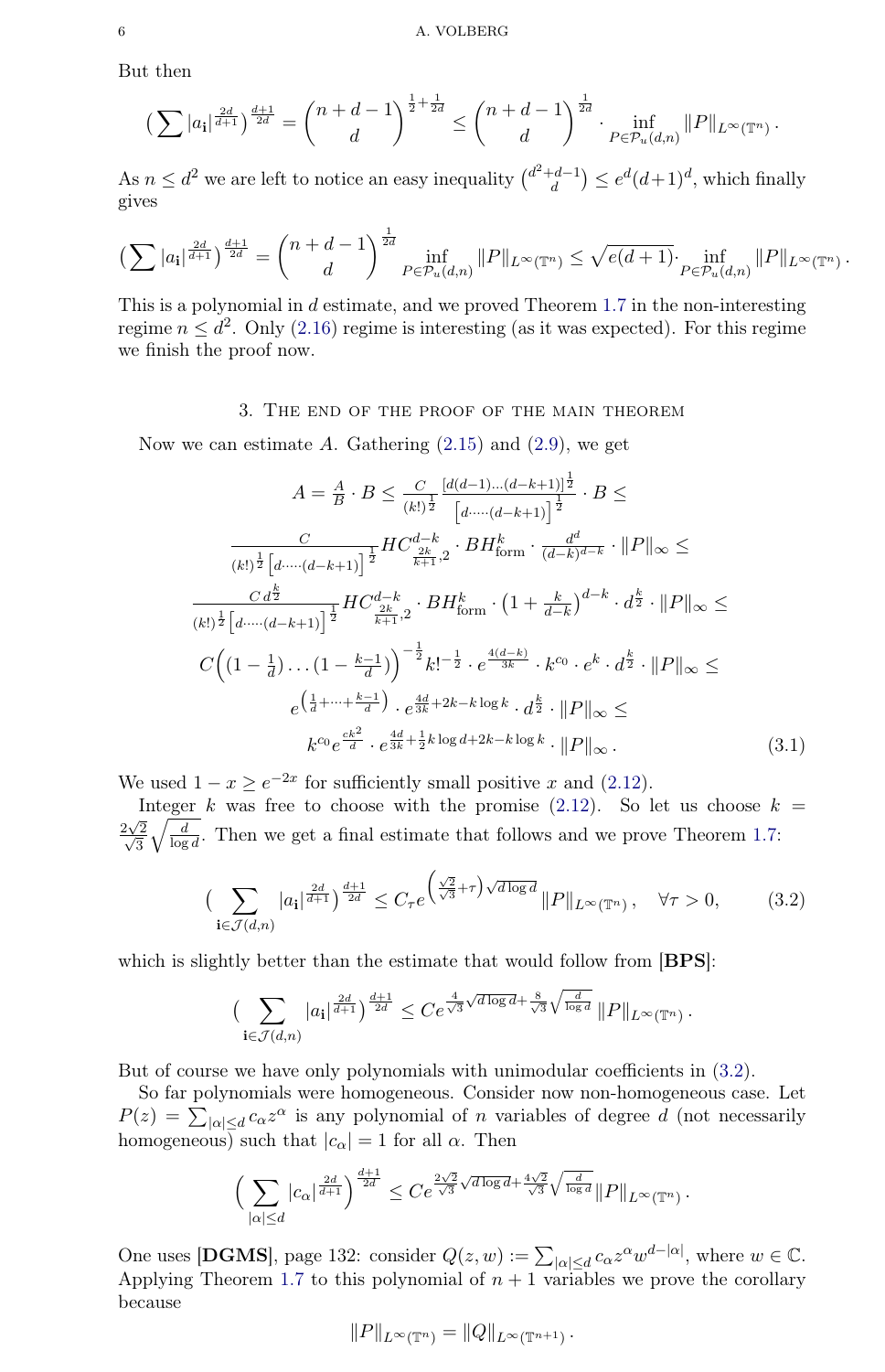#### SIDON CONSTANT 7

## 4. Modifying [DMP]. Strengthening Blei's inequality for unimodular **COEFFICIENTS**

Now we wish to make the same improvement of the constant  $BH_{\text{poly}}^{-d}$  not for degree d homogeneous polynomials of  $z = (z_1, \ldots, z_n)$  but for degree d homogeneous polynomials of  $x = (x_1, \ldots, x_n)$ , where  $x_k = \pm 1$  (boolean case).

The approach is the same as above.

We follow [DMP] and in one place we use

$$
|a_{\mathbf{i}}| \equiv |a_{\mathbf{j}}|, \forall \mathbf{i}, \mathbf{j}. \tag{4.1}
$$

First one uses Blei's inequality, which follows by careful use of complex interpolation. It holds for any d-linear form, so, in particular for forms with coefficients  ${a_i}$ which have many zero coefficients.

<span id="page-6-0"></span>
$$
\Big(\sum_{\mathbf{i}\in J(d,n)} |a_{\mathbf{i}}|^{\frac{2d}{d+1}}\Big)^{\frac{d+1}{2d}} \le \Big[\prod_{S\subset [d],|S|=d-k} \Big(\sum_{\mathbf{j}\in J(\hat{S},n)} \{\sum_{\mathbf{i}\in J(\hat{S},n)} |a_{\mathbf{i}\oplus\mathbf{j}}^{\sharp}|^2\}^{\frac{1}{2}\cdot\frac{2k}{k+1}}\Big)^{\frac{k+1}{2k}}\Big]^{(d)^{-1}}(4.2)
$$

In this formula  $\hat{S} = [d] \setminus S$ . It is true for any  $1 \leq k \leq d$ , see [**Blei**].

To explain what we just wrote, one needs a couple of notations: symbol  $J(S, n)$ denotes all strictly increasing maps  $\mathbf{i}: S \to [n]$ , where  $S \subset [d]$ . Symbol  $J(d, n)$  is used if  $S = [d]$ .

Map  $\mathbf{i} \oplus \mathbf{j}$  is defined naturally. But might very well be not a strictly increasing map from  $S_1 \cup S_2$  into [n]. So what coefficient  $a_{i \oplus j}$  should be prescribed to it? For  $i \in J(S,n), j \in J(\hat{S},n), \hat{S} = [d] \setminus S$  we define the strictly increasing rearrangement  $r(i \oplus j) : [d] \rightarrow [n]$  of  $i \oplus j$ , if it exists. We put:

$$
a_{\mathbf{i}\oplus\mathbf{j}}^{\flat} := \begin{cases} a_{r(\mathbf{i}\oplus\mathbf{j})}, & \text{if } \mathbf{i}\oplus\mathbf{j} \text{ is injective,} \\ 0 & \text{otherwise.} \end{cases}
$$
 (4.3)

So this coefficients is zero if a strictly increasing rearrangement does not exist.

Thus we get one of the possible extensions of function a from its support  $J(d, n)$ to  $J(S,n) \times J(\hat{S},n)$ , which works simultaneously for all S.

For unimodular coefficients Blei's [\(4.2\)](#page-6-0) inequality can be strengthened as follows.

<span id="page-6-1"></span>
$$
\Big(\sum_{\mathbf{i}\in J(d,n)} |a_{\mathbf{i}}|^{\frac{2d}{d+1}}\Big)^{\frac{d+1}{2d}} \lesssim \binom{d}{k}^{-\frac{1}{2}} \Big[\prod_{S\subset [d],|S|=d-k} \Big(\sum_{\mathbf{j}\in J(\hat{S},n)} \{\sum_{\mathbf{i}\in J(S,n)} |a_{\mathbf{i}\oplus\mathbf{j}}^{\dagger}|^2\}^{\frac{1}{2}\cdot\frac{2k}{k+1}}\Big)^{\frac{k+1}{2k}}\Big]^{(\frac{d}{k})^{-1}} \tag{4.4}
$$

Following [DMP] we write using the  $e^{(d-k)(\frac{k+1}{2k}-\frac{1}{2})}$  hypercontractivity constant for polynomials of degree  $\leq d - k$  of n boolean variables:

$$
\left(\sum_{\mathbf{j}\in J(\hat{S},n)}\left\{\sum_{\mathbf{i}\in J(S,n)}|a_{\mathbf{i}\oplus\mathbf{j}}^{b}|^{2}\right\}^{\frac{1}{2}\cdot\frac{2k}{k+1}}\right)^{\frac{k+1}{2k}} = \left(\sum_{\mathbf{j}\in J(\hat{S},n)}\left\{\mathbb{E}_{x\in\Omega_{n}}|\sum_{\mathbf{i}\in J(S,n)}a_{\mathbf{i}\oplus\mathbf{j}}^{b}x_{\mathbf{i}(S)}|^{2}\right\}^{\frac{1}{2}\cdot\frac{2k}{k+1}}\right)^{\frac{k+1}{2k}} \leq
$$
\n
$$
e^{(d-k)\left(\frac{k+1}{2k}-\frac{1}{2}\right)}\left(\sum_{\mathbf{j}\in J(\hat{S},n)}\mathbb{E}_{y\in\Omega_{n}}|\sum_{\mathbf{i}\in J(S,n)}a_{\mathbf{i}\oplus\mathbf{j}}^{b}y_{\mathbf{i}(S)}|^{\frac{2k}{k+1}}\right)^{\frac{k+1}{2k}} =
$$
\n
$$
e^{\frac{d-k}{2k}}\left(\mathbb{E}_{y\in\Omega_{n}}\sum_{\mathbf{j}\in J(\hat{S},n)}|\sum_{\mathbf{i}\in J(S,n)}a_{\mathbf{i}\oplus\mathbf{j}}^{b}y_{\mathbf{i}(S)}|^{\frac{2k}{k+1}}\right)^{\frac{k+1}{2k}} \leq
$$
\n
$$
e^{\frac{d-k}{2k}}\left(\max_{y\in\Omega_{n}}\sum_{\mathbf{j}\in J(\hat{S},n)}|\sum_{\mathbf{i}\in J(S,n)}a_{\mathbf{i}\oplus\mathbf{j}}^{b}y_{\mathbf{i}(S)}|^{\frac{2k}{k+1}}\right)^{\frac{k+1}{2k}} \leq
$$
\n
$$
e^{\frac{d-k}{2k}}BH^{-k}\left(\max_{y\in\Omega_{n}}\max_{x\in\Omega_{n}}|\sum_{\mathbf{j}\in J(\hat{S},n)}\sum_{\mathbf{i}\in J(S,n)}a_{\mathbf{i}\oplus\mathbf{j}}^{b}y_{\mathbf{i}(S)}x_{\mathbf{j}(\hat{S})}|\right) \tag{4.5}
$$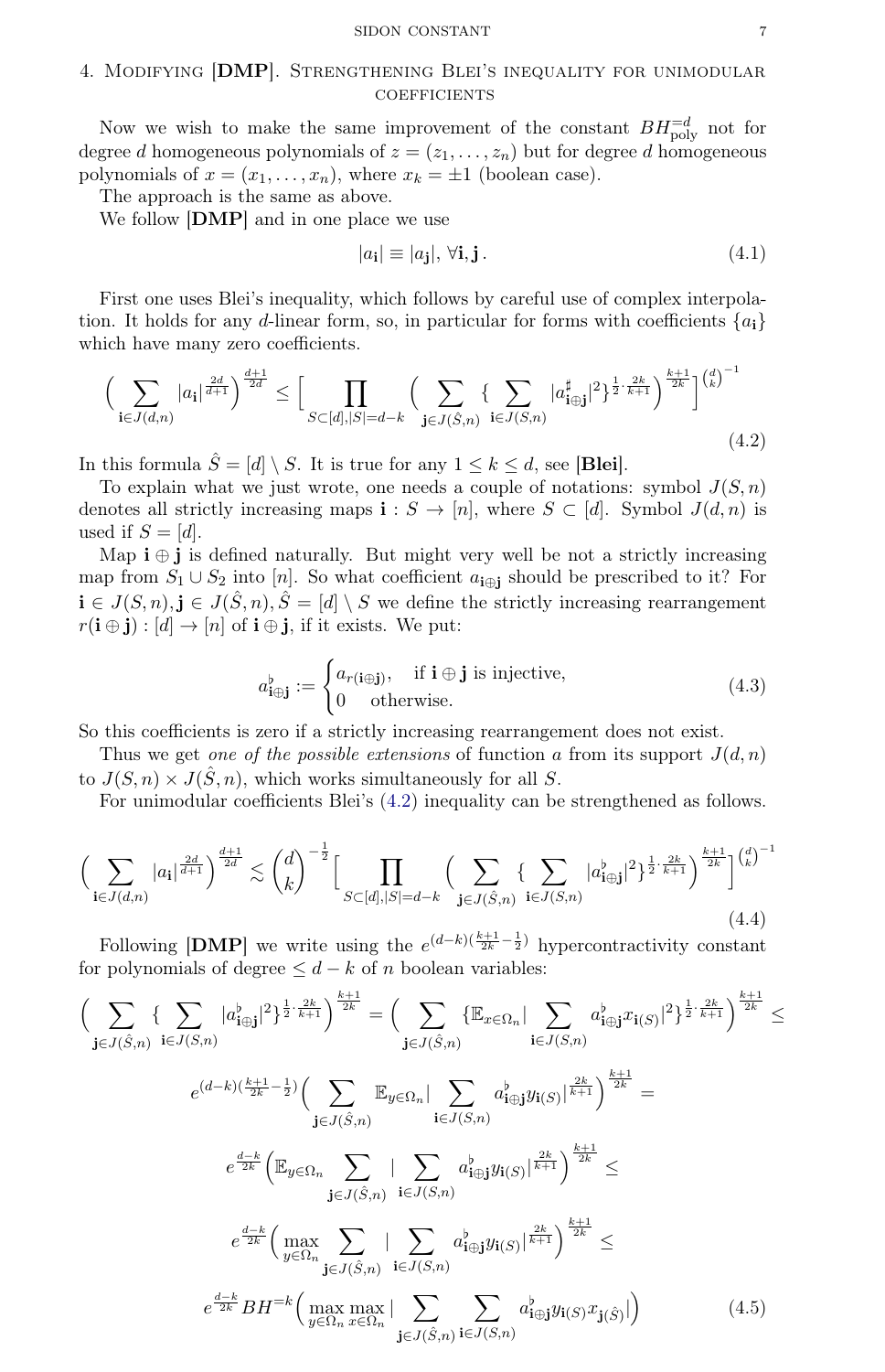Below  $[i]$  means strictly increasing rearrangement of injective map i. We can rewrite the last sum as follows by introducing one more extension of function a originally defined only on  $J(d, n)$ :

$$
\hat{a}_{ij} := a_{[i] \oplus [j]}^{\flat} = \begin{cases}\na_{[[i] \oplus [j]]}, & \text{if } [i] \oplus [j] \text{ is injective.} \\
0, & \text{otherwise}\n\end{cases} (4.6)
$$
\n
$$
\left(\max_{y \in \Omega_n} \max_{x \in \Omega_n} \left| \sum_{\mathbf{j} \in J(\hat{S}, n)} \sum_{\mathbf{i} \in J(S, n)} a_{\mathbf{i} \oplus \mathbf{j}}^{\flat} y_{\mathbf{i}(S)} x_{\mathbf{j}(\hat{S})} \right| \right) =
$$
\n
$$
\frac{1}{k!(d-k)!} \left(\max_{y \in \Omega_n} \max_{x \in \Omega_n} \left| \sum_{\mathbf{j} \in \mathcal{I}(\hat{S}, n)} \sum_{\mathbf{i} \in \mathcal{I}(S, n)} \hat{a}_{ij} y_{\mathbf{i}} x_{\mathbf{j}} \right| \right) =
$$
\n
$$
= \frac{d!}{k!(d-k)!} \left(\max_{y \in \Omega_n} \max_{x \in \Omega_n} \left| \sum_{\mathbf{j} \in \mathcal{I}(\hat{S}, n)} \sum_{\mathbf{i} \in \mathcal{I}(S, n)} c_{ij} y_{\mathbf{i}} x_{\mathbf{j}} \right| \right), \tag{4.7}
$$

<span id="page-7-0"></span>where

$$
c_{ij} := \frac{\hat{a}_{ij}}{d!} \,. \tag{4.8}
$$

Let, following [DMP], put

$$
L(x^{1},...,x^{d}) = \sum_{i \in \mathcal{I}(d,n)} c_{i}x_{i_{1}}^{1}...x_{i_{d}}^{d}.
$$

Then

$$
P(x) = L(x, \dots, x)
$$

and for any  $S, |S| = d - k$ ,

<span id="page-7-1"></span>
$$
\sum_{j \in \mathcal{I}(\hat{S}, n)} \sum_{i \in \mathcal{I}(S, n)} c_{ij} y_i x_j = L(x, \dots x, y, \dots y) =: L_k(x, y), \tag{4.9}
$$

where x repeats k times and y repeats  $d - k$  times.

In [DMP] one considers

$$
p(t) := P(ktx + (d-k)y) = L(ktx + (d-k)y, \dots, ktx + (d-k)y) = (k)^{d}t^{d}L(x, \dots, x) + \dots + k^{k}(d-k)^{d-k} \binom{d}{k}t^{k}L_{k}(x, y) + \dots
$$

One is required now to estimate  $L_k(x, y)$  (see [\(4.7\)](#page-7-0), [\(4.9\)](#page-7-1)) by the  $\max_{t \in [-1,1]} |p(t)|$ . If this is done, linearity of the form  $L$  implies

$$
\max_{t \in [-1,1]} |p(t)| \le d^d \max_{t \in [-1,1]} |P(\frac{(d-k)tx + ky}{d})| = d^d \max_{x \in \Omega_n} |P(x)|,
$$

the last inequality follows from the convexity of  $|P|$  for multilinear P.

Using a famous estimate of  $k$ -th coefficient of degree  $d$  polynomial bounded by 1 on  $[-1, 1]$  we get

$$
|L_k| \leq {d \choose k}^{-1} k^{-k} (d-k)^{-(d-k)} L(d,k) \max_{t \in [-1,1]} |p(t)| \leq
$$
  

$$
L(d,k) \cdot \frac{(d-k)! k! d^d}{d! k^k (d-k)^{d-k}} \cdot \max_{x \in \Omega_n} |P(x)|.
$$
 (4.10)

where  $L(d, k)$  is the absolute value of k-th coefficient of degree d of Chebyshov polynomial  $T_d$ .

For  $k \ll d$  this Markov constant  $L(d, k)$  is of order  $\left(\frac{d}{k}\right)$  $\left(\frac{d}{k}\right)^k$ .

Gathering all together we get using the strengthening of Blei's inequality [\(4.4\)](#page-6-1)

$$
BH^{-d}/BH^{-k} \lesssim {d \choose k}^{-\frac{1}{2}} e^{\frac{d-k}{2k}} \frac{d^d}{k^k (d-k)^{d-k}} \left(\frac{d}{k}\right)^k =
$$
  

$$
{d \choose k}^{-\frac{1}{2}} e^{\frac{d-k}{2k}} \left(1 + \frac{k}{d-k}\right)^{d-k} \left(\frac{d}{k}\right)^{2k}.
$$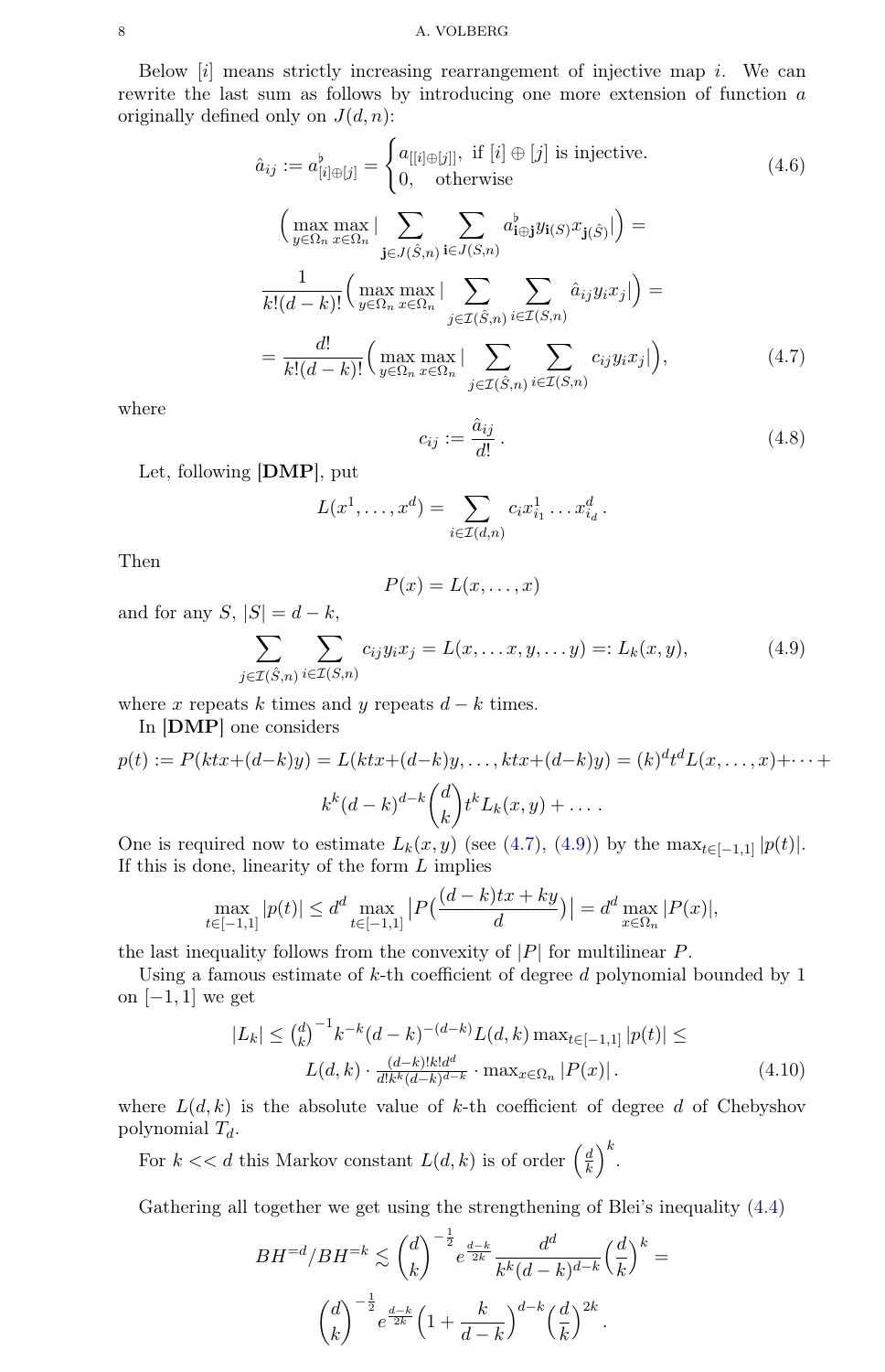For  $k \ll d$  (which is actually where the optimal k is located) this expression is essentially

$$
\asymp \min_{k \le d} \left(\frac{d}{k}\right)^{\frac{3}{2}k} e^{\frac{d}{2k}} \asymp \min_{k \le d} e^{\frac{d}{2k} + \frac{3}{2}k \log d - \frac{3}{2}k \log k} \asymp e^{C_0 \sqrt{d \log d}}
$$

Of course it is the same estimate as in  $[DMP]$ , only constant  $C_0$  became smaller as in [DMP] one gets

$$
\asymp \min_{k \le d} \left(\frac{d}{k}\right)^{2k} e^{\frac{d}{2k}} \asymp \min_{k \le d} e^{\frac{d}{2k} + 2k \log d - 2k \log k} \asymp e^{C_1 \sqrt{d \log d}}
$$

with  $C_1 > C_0$ .

Remark 4.11. The constant  $e^{\frac{d}{2k}}$  comes from hypercontractivity and cannot be improved much. Even the assumption that  $|a_i| = const$  cannot diminish it essentially. In fact consider

$$
f = \frac{k!}{n^{k/2}} \sum_{|S|=k, S \subset [n]} x^S
$$

then this polynomial has the limit distribution  $n \to \infty$  that converges to the distribution of Hermite polynomial  $H_k$ , and this shows that the hypercontractivity constant cannot be improved. I am grateful to P. Ivanisvili for this remark. The  $\frac{d}{dx}$  $\frac{d}{k}$  a comes from Markov constant. We managed to diminish A for the case  $|a_i| = const$  by noticing that one can work with a smaller intermediary sum. But it is hard to imagine that by this method one can replace this term by something much smaller, like e.g. by  $\left(\frac{d}{k}\right)$  $\left(\frac{d}{k}\right)^{A\sqrt{k}}$ .

## 5. Strengthening of Blei's inequality for unimodular coefficients

We want to explain  $(4.4)$ .

We will compare the left hand side and the right hand side of Blei's inequality for the case when coefficients are unimodular.

<span id="page-8-0"></span>
$$
\left(\sum_{\mathbf{i}\in J(d,n)} |a_{\mathbf{i}}|^{\frac{2d}{d+1}}\right)^{\frac{d+1}{2d}} \le
$$
\n
$$
\left[\prod_{S\subset [d],|S|=d-k} \left(\sum_{\mathbf{j}\in J(\hat{S},n)} \{\sum_{\mathbf{i}\in J(S,n)} |a_{\mathbf{i}\oplus\mathbf{j}}^b|^2\}^{\frac{1}{2}\cdot\frac{2k}{k+1}}\right)^{\frac{k+1}{2k}}\right]^{(\frac{d}{k})^{-1}} =
$$
\n
$$
\left[\prod_{S\subset [d],|S|=d-k} \left(\sum_{\mathbf{j}\in J(\hat{S},n)} \{\sum_{\mathbf{i}\in J(S,n)} |a_{r(\mathbf{i}\oplus\mathbf{j})}|^2\}^{\frac{1}{2}\cdot\frac{2k}{k+1}}\right)^{\frac{k+1}{2k}}\right]^{(\frac{d}{k})^{-1}} \tag{5.1}
$$

When the unimodular property is present, we can notice that the right hand side of  $(4.2)$  is considerably smaller than the right hand side of  $(5.1)$ . Let us estimate their ratio. All  $|a|$  are 1 so we need to compare the cardinality in sums. We will use the analog of [\(2.2\)](#page-2-1). Of course the left hand side is just  $\binom{n}{d}$  $\binom{n}{d}^{\frac{1}{2}+\frac{1}{2d}}$ . It is easy to verify

$$
1 \le k \le d \le n \Rightarrow \binom{n}{d}^{\frac{1}{d}} \le \binom{n}{k}^{\frac{1}{k}}
$$

Hence,

<span id="page-8-1"></span>
$$
\left(\sum_{\mathbf{i}\in J(d,n)} |a_{\mathbf{i}}|^{\frac{2d}{d+1}}\right)^{\frac{d+1}{2d}} \le \binom{n}{d}^{\frac{1}{2}} \binom{n}{k}^{\frac{1}{2k}}.
$$
\n(5.2)

.

On the other hand, if all  $|a_i|=1$ , then not all but most of  $|a_{r(i\oplus j)}|=1$  (some are 0 but we will take this into consideration now) the right hand side of [\(5.1\)](#page-8-0), is the expression

$$
\Big[\prod_{S\subset [d], |S|=d-k} \Big(\sum_{\mathbf{j}\in J(\hat S, n)}\{\sum_{\mathbf{i} \in J( S, n)} |a_{r(\mathbf{i}\oplus\mathbf{j})}|^2\}^{\frac{1}{2}\cdot \frac{2k}{k+1}}\Big)^{\frac{k+1}{2k}}\Big]^{{d\choose k }^{-1}}=
$$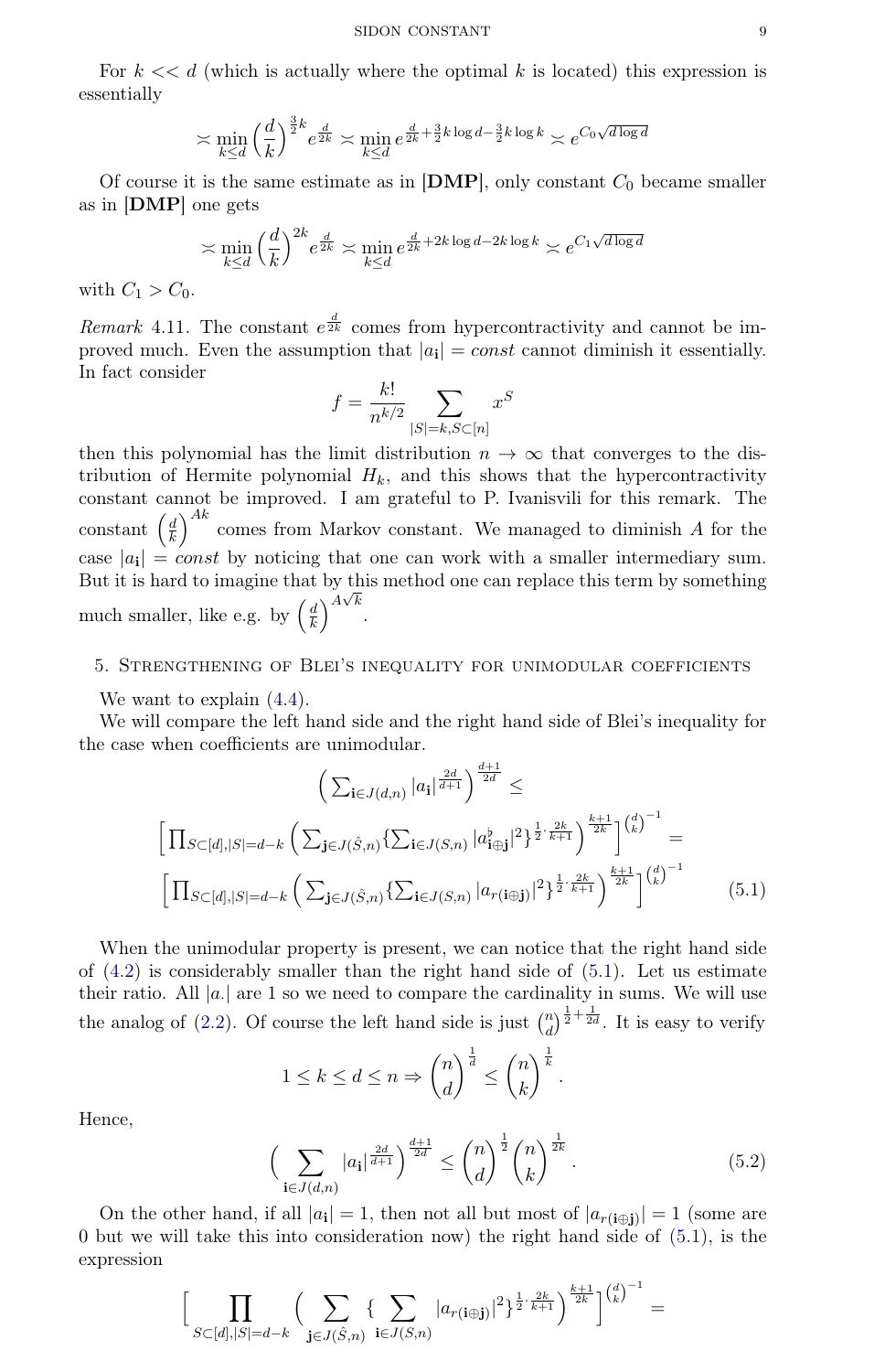$$
\left[\prod_{S \subset [d], |S| = d-k} \left(\sum_{\mathbf{j} \in J(\hat{S}, n)} \{\sharp J(S, n; \mathbf{j})\}^{\frac{1}{2} \cdot \frac{2k}{k+1}}\right)^{\frac{k+1}{2k}}\right]^{(\frac{d}{k})^{-1}} =
$$
\n
$$
\binom{n-k}{d-k}^{\frac{1}{2}} \left[\prod_{S \subset [d], |S| = d-k} \left(\sum_{\mathbf{j} \in J(\hat{S}, n)} 1\right)^{\frac{k+1}{2k}}\right]^{(\frac{d}{k})^{-1}} = \binom{n-k}{d-k}^{\frac{1}{2}} \binom{n}{k}^{\frac{k+1}{2k}} \tag{5.3}
$$

<span id="page-9-0"></span>The expression  $J(S, n; j)$  above means the family of maps i from S to [n], such that  $\mathbf{i} \oplus \mathbf{j}$  is injective. Given that  $|\hat{S}| = k$ , clearly the cardinality of this set is  $\sharp J(S,n;{\bf j})=\binom{n-k}{d-k}$  $_{d-k}^{n-k}$ ).

Now we need to divide the expression in  $(5.2)$  by the expression in  $(5.3)$ , and to see how much we won.

$$
\frac{\binom{n}{k}^{\frac{1}{2k}}\binom{n}{d}^{\frac{1}{2}}}{\binom{n-k}{d-k}^{\frac{1}{2}}\binom{n}{k}^{\frac{k+1}{2k}}} = \frac{\binom{n}{d}^{\frac{1}{2}}}{\binom{n-k}{d-k}^{\frac{1}{2}}\binom{n}{k}^{\frac{1}{2}}} = (5.4)
$$

$$
\left(\frac{n! \, k! \, (n-d)! \, (d-k)! \, (n-k)!}{d! \, (n-d)! \, (n-k)! \, n!}\right)^{\frac{1}{2}} = \frac{1}{\binom{d}{k}^{\frac{1}{2}}}. \tag{5.5}
$$

This is what we win in comparison with [DMP] if coefficients are unimodular.

# 6. What about Aaronson–Ambainis conjecture for homogeneous polynomials with constant modulus of coefficients on hypercube  $\{-1,1\}^n$ ?

The conjecture is that there are universal constants  $C, K$  such that independently of the number of variables n for every (homogeneous) polynomial of degree d the following holds:

<span id="page-9-1"></span>
$$
\left(\frac{Var[f]}{d}\right)^K \le C \max_{1 \le i \le n} \text{Inf}_i[f] \cdot ||f||_{\infty}^{2K-2}.
$$
\n(6.1)

Now let us reformulate this for f having  $|\hat{f}(S)| = 1$  for all  $S, |S| = d$ .

Denote

$$
T_{n,d} := \inf_{f \in \mathcal{P}_d(1)} ||f||_{\infty}.
$$

**Trivial estimate** of  $T_{n,d}(1)$  follows from  $f \in \mathcal{P}_d(1) \Rightarrow ||f||_2 = \binom{n+d-1}{d}$  $\binom{d-1}{d}^{1/2}$ ,  $||f||_2 \le$  $T_{n,d}$ , so,

<span id="page-9-2"></span>
$$
\binom{n}{d}^{1/2} \le T_{n,d} \,. \tag{6.2}
$$

But [\(6.1\)](#page-9-1) for  $f \in \mathcal{P}_d(1)$  immediately reduces to

$$
\binom{n}{d}^K \leq C \frac{d^{K+1}}{n} \binom{n}{d} T_{n,d}^{2K-2}.
$$

In other words,  $(6.1)$  becomes the following estimate on  $T_{n,d}$ :

<span id="page-9-5"></span>
$$
\exists K : \binom{n}{d}^{1/2} \le C \frac{d^{\frac{K+1}{2K-2}}}{n^{\frac{1}{2K-2}}} T_{n,d} \,. \tag{6.3}
$$

Obviously the trivial estimate [\(6.2\)](#page-9-2) entails the latter estimate for this regime of  $(d, n)$ :

<span id="page-9-3"></span>
$$
d^{K+1} \ge n, \text{ or } d \ge n^{\varepsilon}, K = \frac{1}{\varepsilon} - 1.
$$
 (6.4)

What about the opposite regime? Let us write a non-trivial Sidon type estimate. Suppose we have for  $f \in \mathcal{P}_d(1)$ 

$$
\|\hat{f}\|_{\frac{2d}{d+1}} \le S(d) \|f\|_{\infty}.
$$
\n(6.5)

Then for  $f \in \mathcal{P}_d(1)$  we obtain another estimate on  $T_{n,d}$  from below-this time a non-trivial one:

<span id="page-9-4"></span>
$$
\binom{n}{d}^{\frac{1}{2} + \frac{1}{2d}} \le S(d)T_{n,d} \,. \tag{6.6}
$$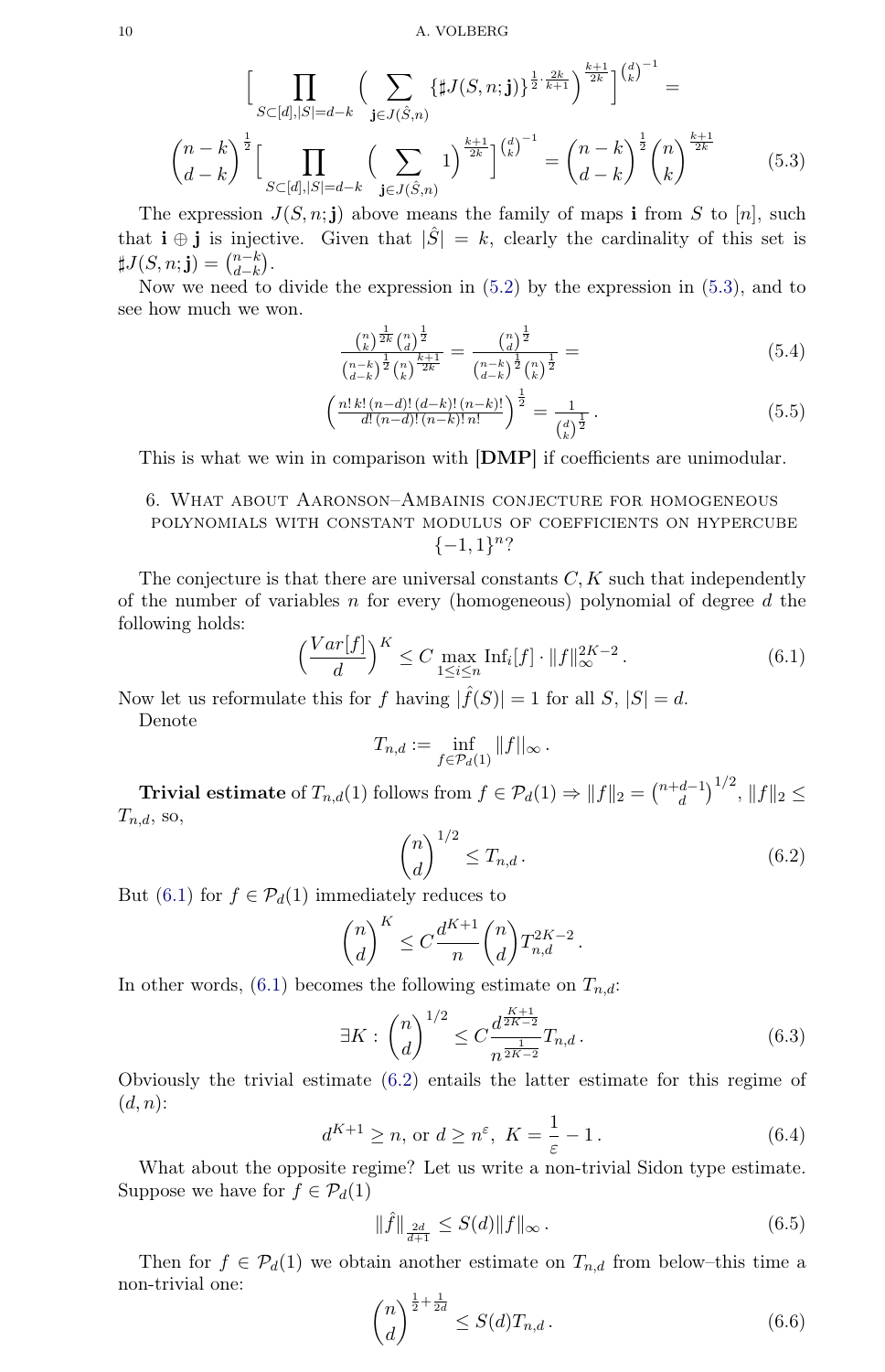We first notice that for  $d \leq n^{1/2}$  (and we only interested in  $d \leq n^{1/2}$  as for the opposite case we are in the trivial regime [\(6.4\)](#page-9-3) with  $\varepsilon = 1/2$ ) one has

$$
\binom{n}{d} \ge Cn^d d^{-d-1/2} \Rightarrow \binom{n}{d}^{1/2d} \ge c \frac{n^{1/2}}{d^{1/2}}.
$$

If we **assume** that  $S(d) \leq d^A$  with some universal A, then using the last display and [\(6.6\)](#page-9-4) we conclude that we would have

$$
\frac{n^{1/2}}{d^{1/2}} \binom{n}{d}^{1/2} \le C d^A T_{n,d} \, .
$$

But this implies [\(6.3\)](#page-9-5) for the regime  $d \leq n^{\varepsilon_0}$ , where  $\varepsilon_0$  can be seen from inequality

$$
d^{A+\frac{1}{2}-\frac{K+1}{2K-2}} \le n^{\frac{1}{2}-\frac{1}{2K-2}},
$$

where K is, say  $= 3$ .

However, at this moment we do not have  $S(d) \leq d^A$ . What is known is

$$
S(d) \le e^{C_0 \sqrt{d \log d}}.
$$

Then we have

<span id="page-10-0"></span>
$$
d \le n^{1/2} \Rightarrow n^{1/2} e^{-C_0 \sqrt{d \log d}} \binom{n}{d}^{1/2} \le T_{n,d} \,. \tag{6.7}
$$

This estimate beats the trivial [\(6.2\)](#page-9-2) in the regime

$$
d \lesssim \frac{\log^2 n}{\log \log n},
$$

which far short of  $d \leq n^{\epsilon_0}$ . In other words, to get to [\(6.3\)](#page-9-5), which we need, we start with [\(6.7\)](#page-10-0), plug  $T_{n,d}$  estimate from it and conclude that  $\binom{n}{d}$  $\binom{n}{d}^{1/2} \leq C \frac{d^{\frac{K+1}{2K-2}}}{\frac{1}{2K-2}}$  $rac{d^{2K-2}}{n^{2K-2}}T_{n,d}$  holds we need to conclude the following:

$$
\binom{n}{k}^{1/2} \lesssim \frac{d^{\frac{K+1}{2K-2}}}{n^{\frac{1}{2K-2}}} n^{1/2} e^{-C_0 \sqrt{d \log d}} \binom{n}{k}^{1/2}
$$

for some  $K$ . But this conclusion can be done only in the regime

$$
d \lesssim \frac{\log^2 n}{\log \log n}.
$$

We have a big gap in regimes, where nothing is known:

$$
\frac{\log^2 n}{\log \log n} << d \leq n^{\varepsilon}.
$$

### 7. Discussion

Why the complex case turned out to be slightly better (in this approach) than the Hamming case? The reason is as follows. Consider complex polynomials  $P(z_1, z_2)$ and real polynomials  $p(x, y)$ . In both cases these are homogenous polynomials of degree d. And we assume  $||P||_{L^{\infty}(\mathbb{T}^2)} \leq 1$  and  $||p||_{L^{\infty}([-1,1]^2)} \leq 1$ . Now the estimate of the absolute values coefficient  $A(k, d)$  in front of  $z_1^k z_2^{d-k}$  is obviously:  $|A(k, d)| \leq 1$ .

At the same time, the estimates of of the absolute values coefficient  $a(k, d)$  in front of  $x^k y^{d-k}$  is related to the k-th coefficient of Chebyshov polynomial  $T_d$ , which was called  $L(d, k)$  above, and which is of order  $\left(\frac{d}{k}\right)$  $\left(\frac{d}{k}\right)^k$  when  $k << d$ .